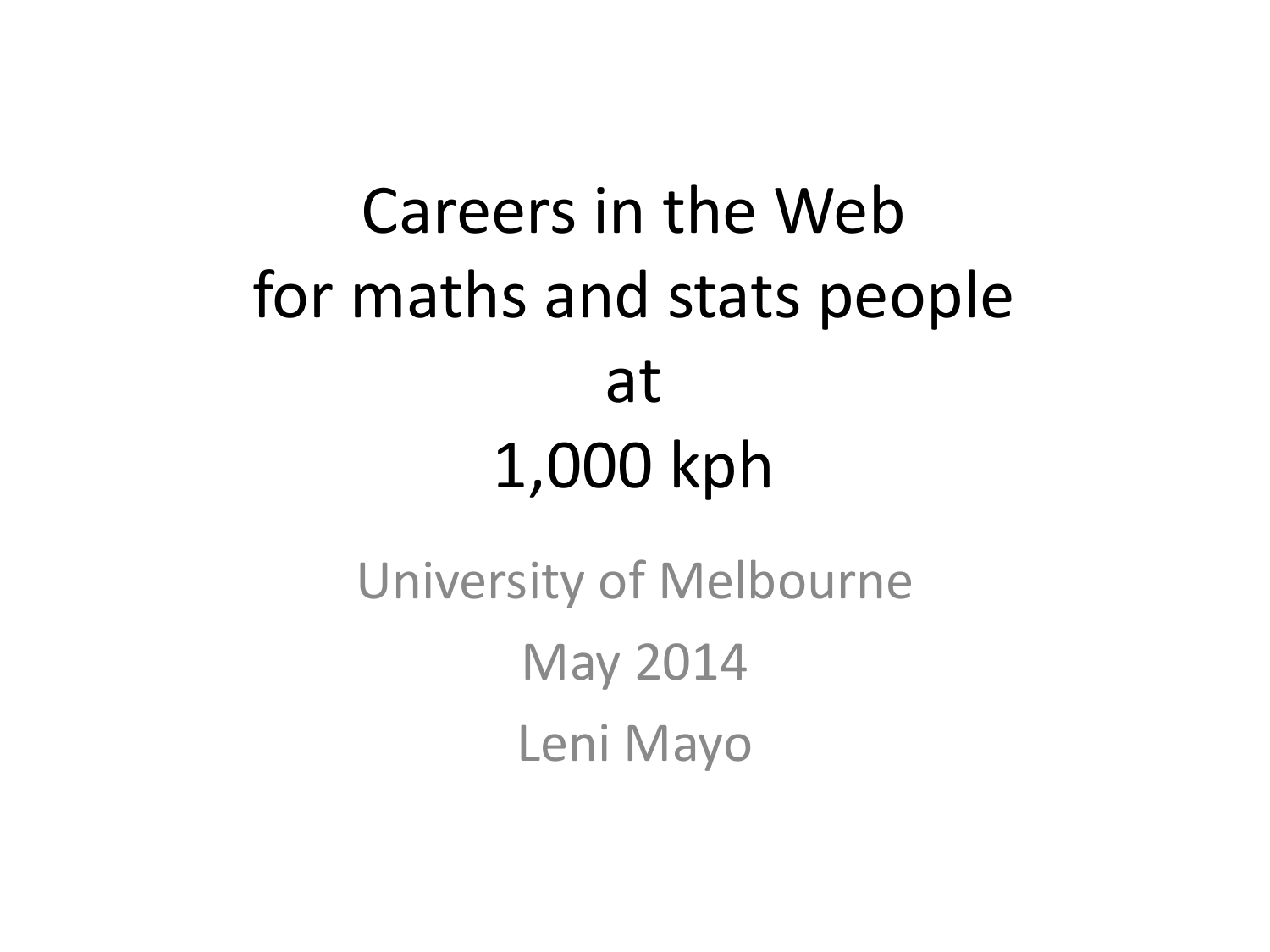#### About me

BSc Hons (Comp Sci), 1985.

Never had a "job".

Freelancing for 10 years.

Startups.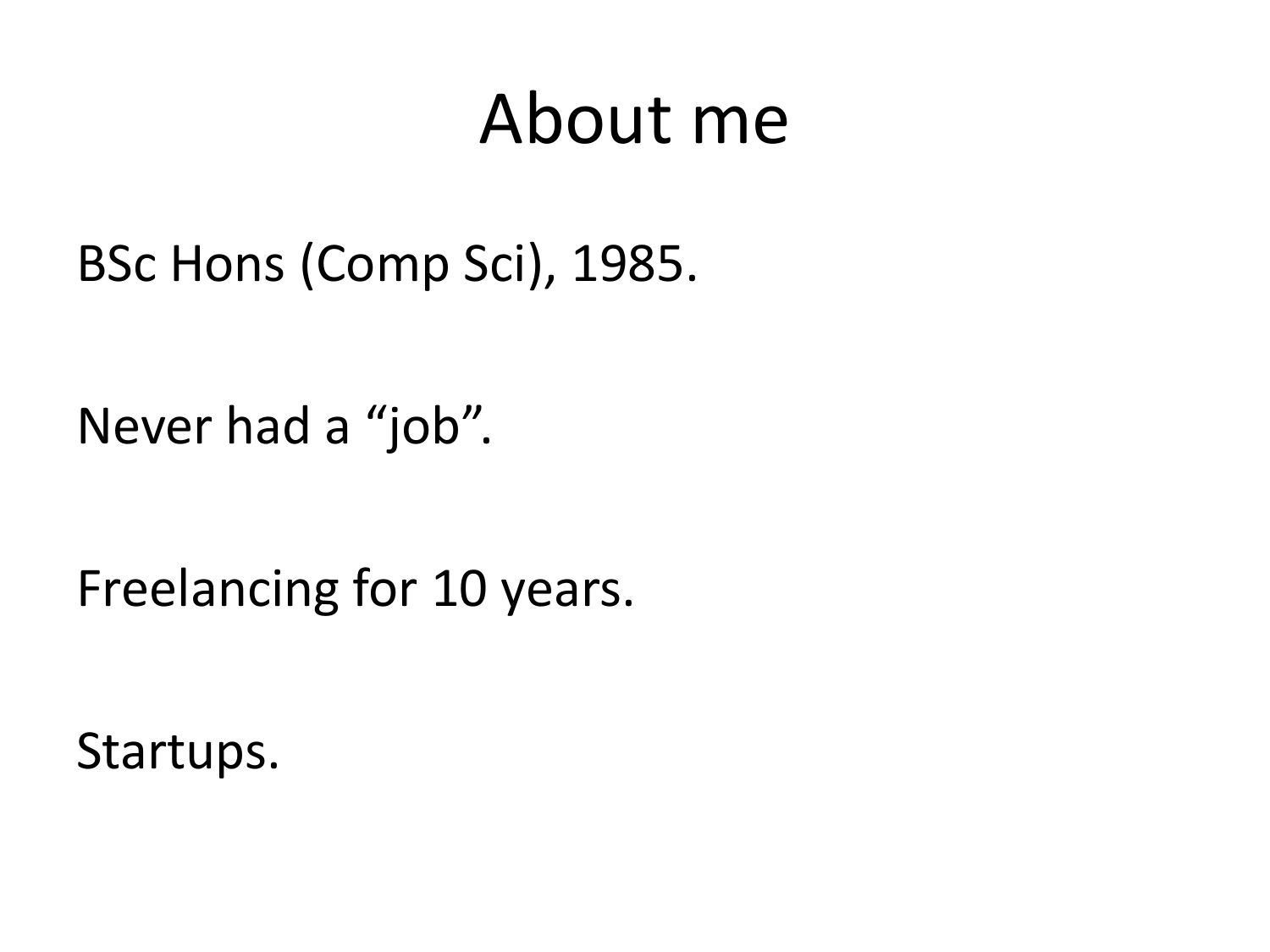## Two Rules

To improve the odds of career "success":

1. Do a good job

2. Work somewhere that's growing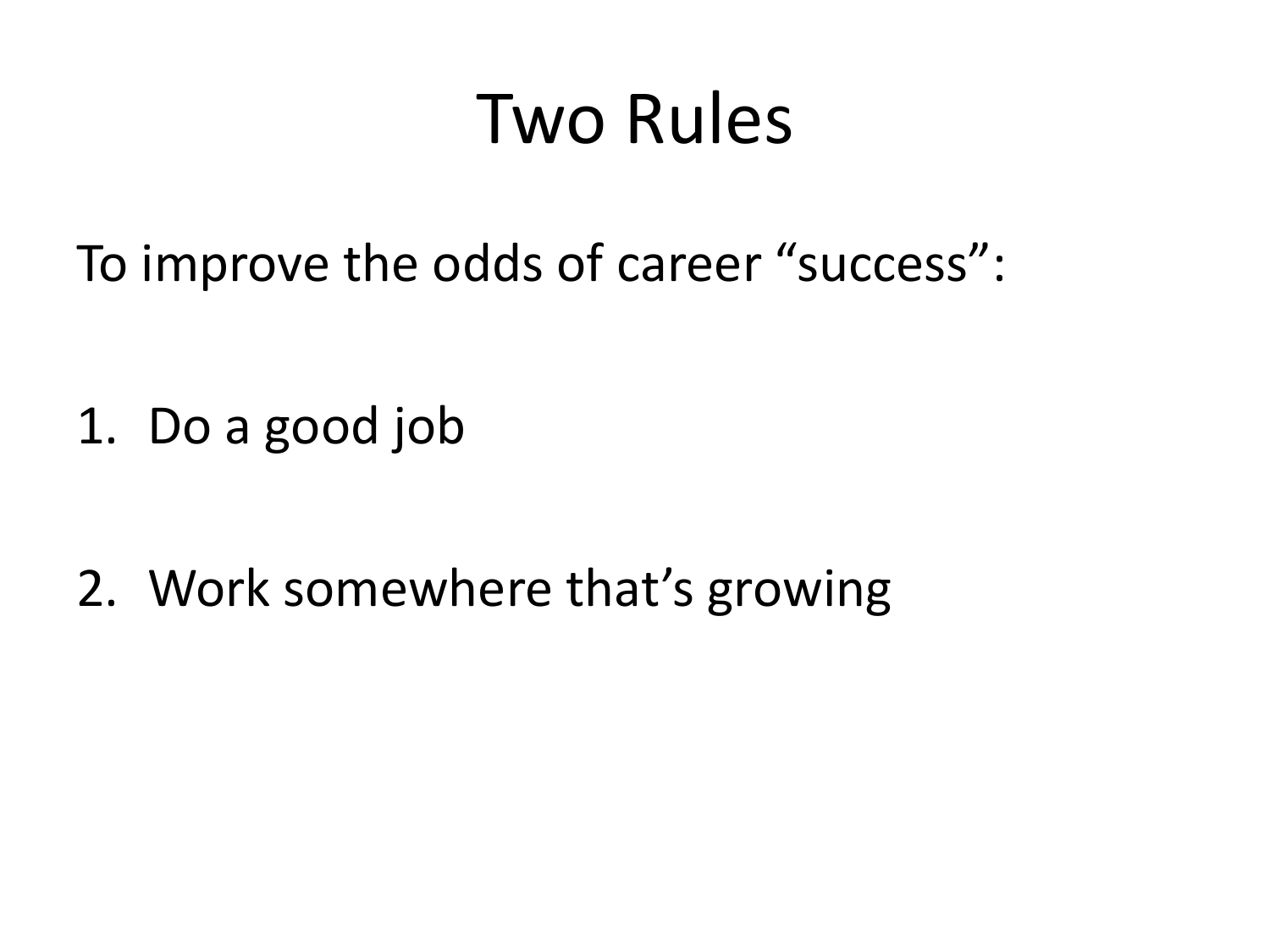# How to do a good job

- 1. Consciously cultivate a work ethic
- 2. Be willing to learn
- 1. Know who your client is
- 2. Be clear about what you're doing and why you're doing it
- 3. No surprises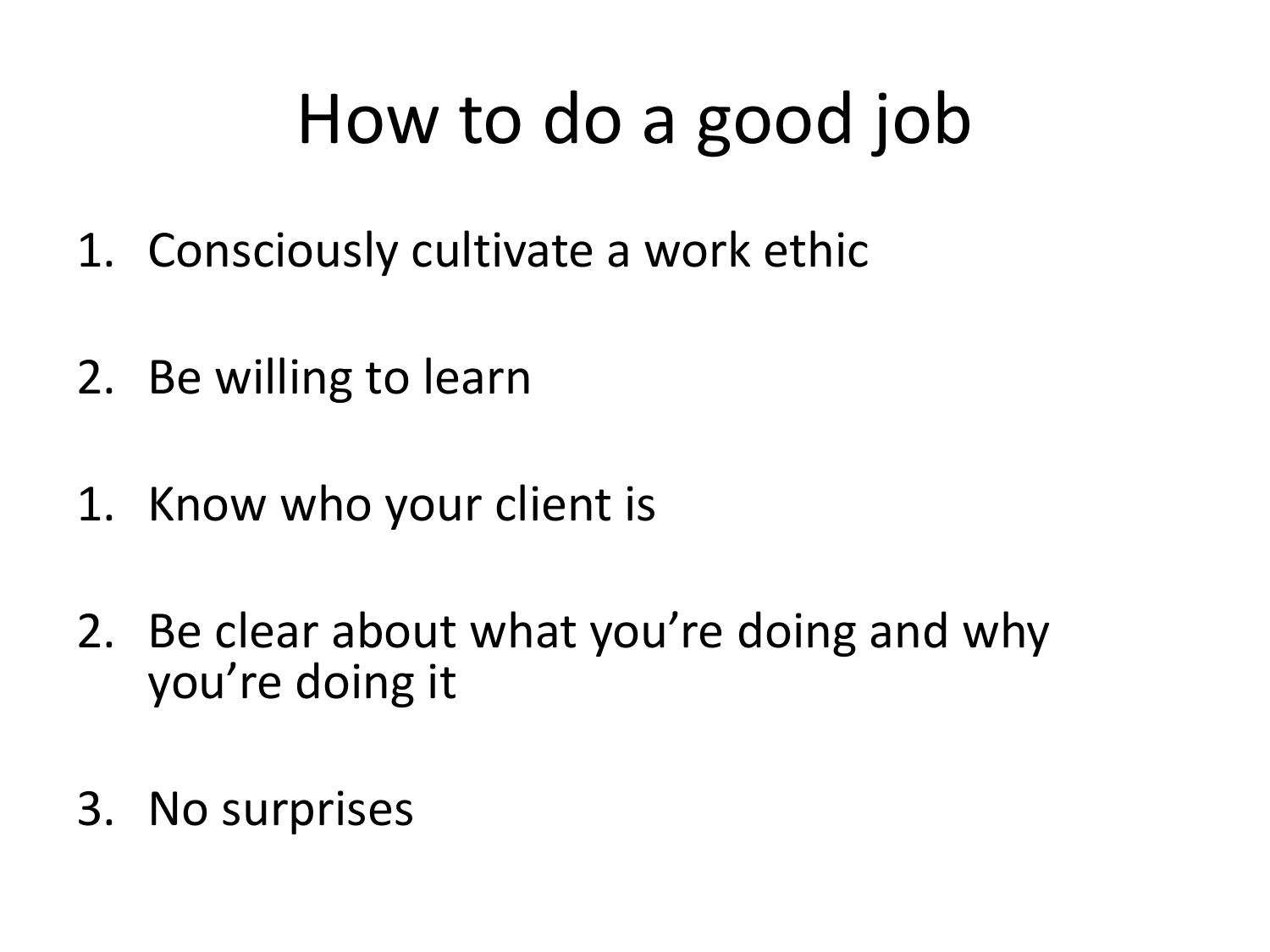## Be somewhere that's growing

Moore's Law is with us for a while yet.

An IT&T revolution.

One aspect of which is the web.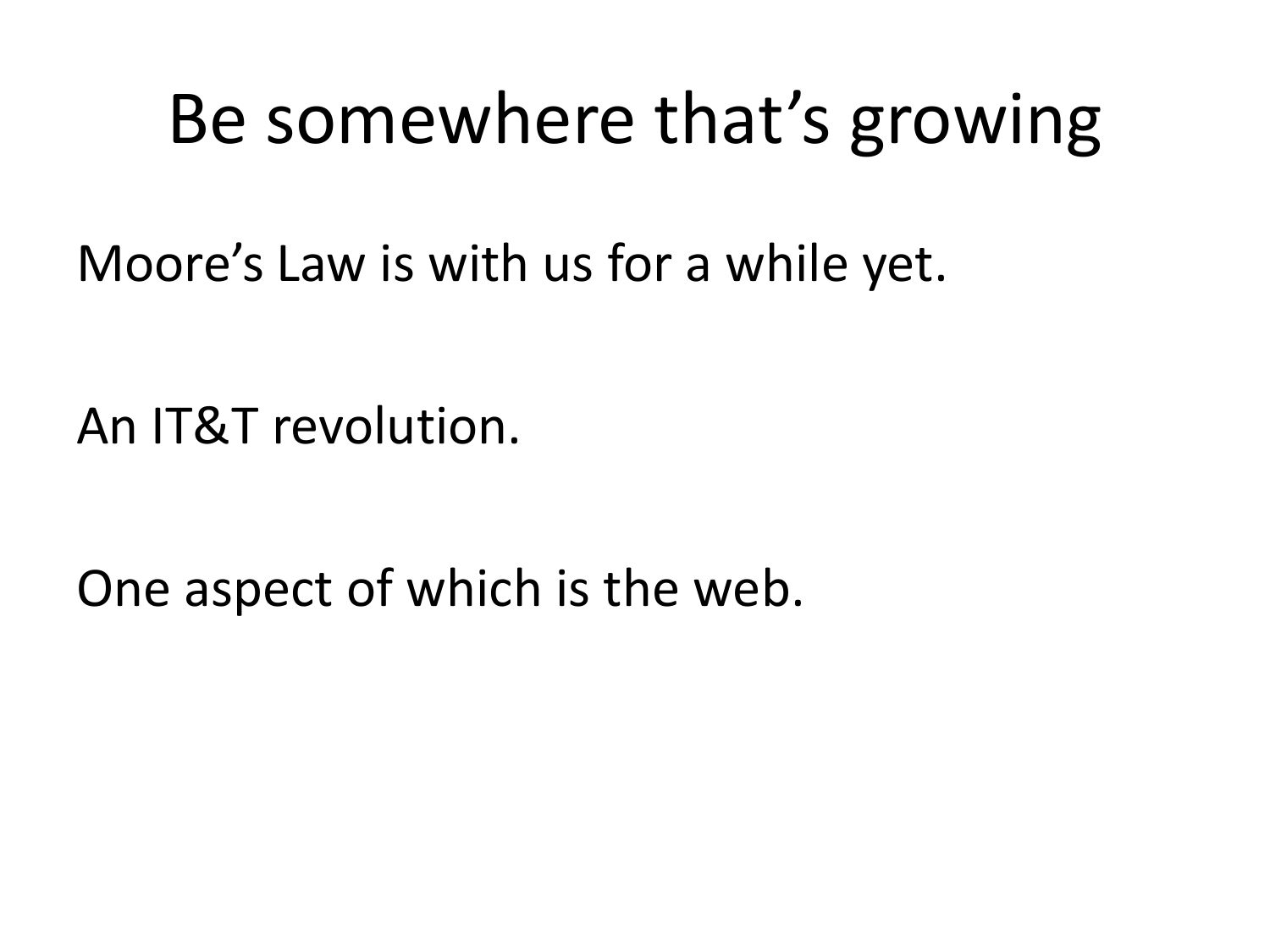### The web is growing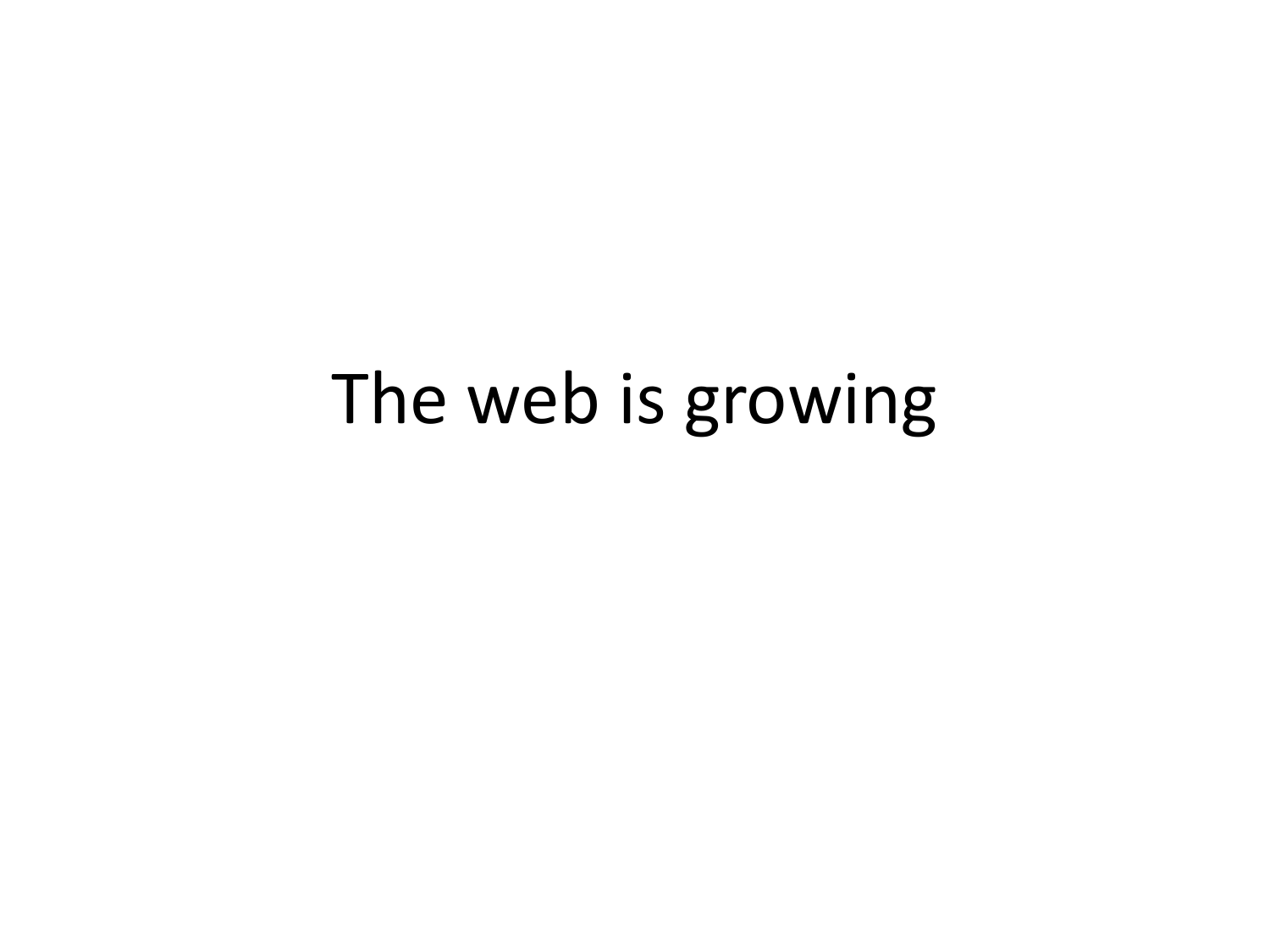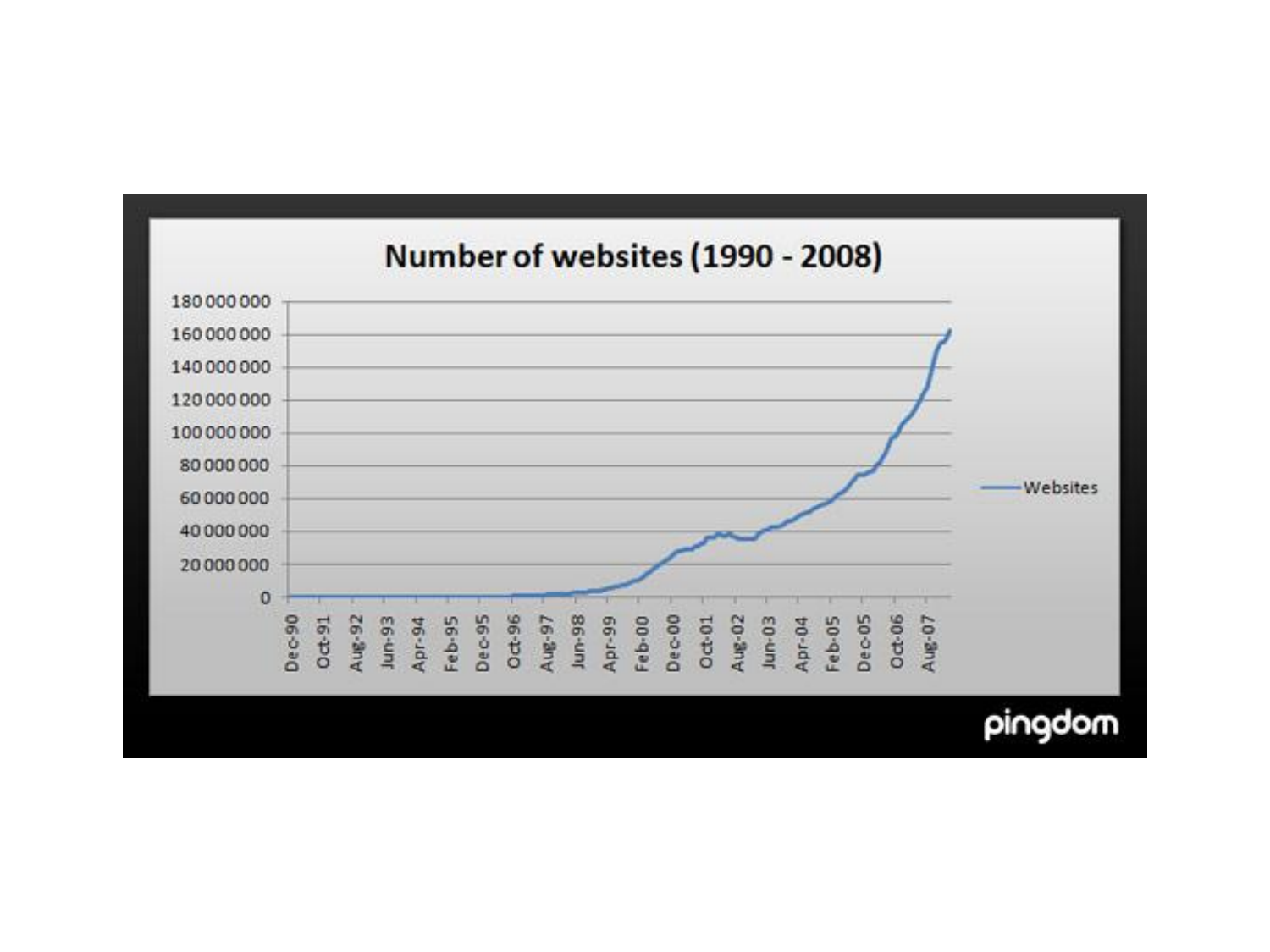#### **Internet users**

People with access to the Internet. More info »

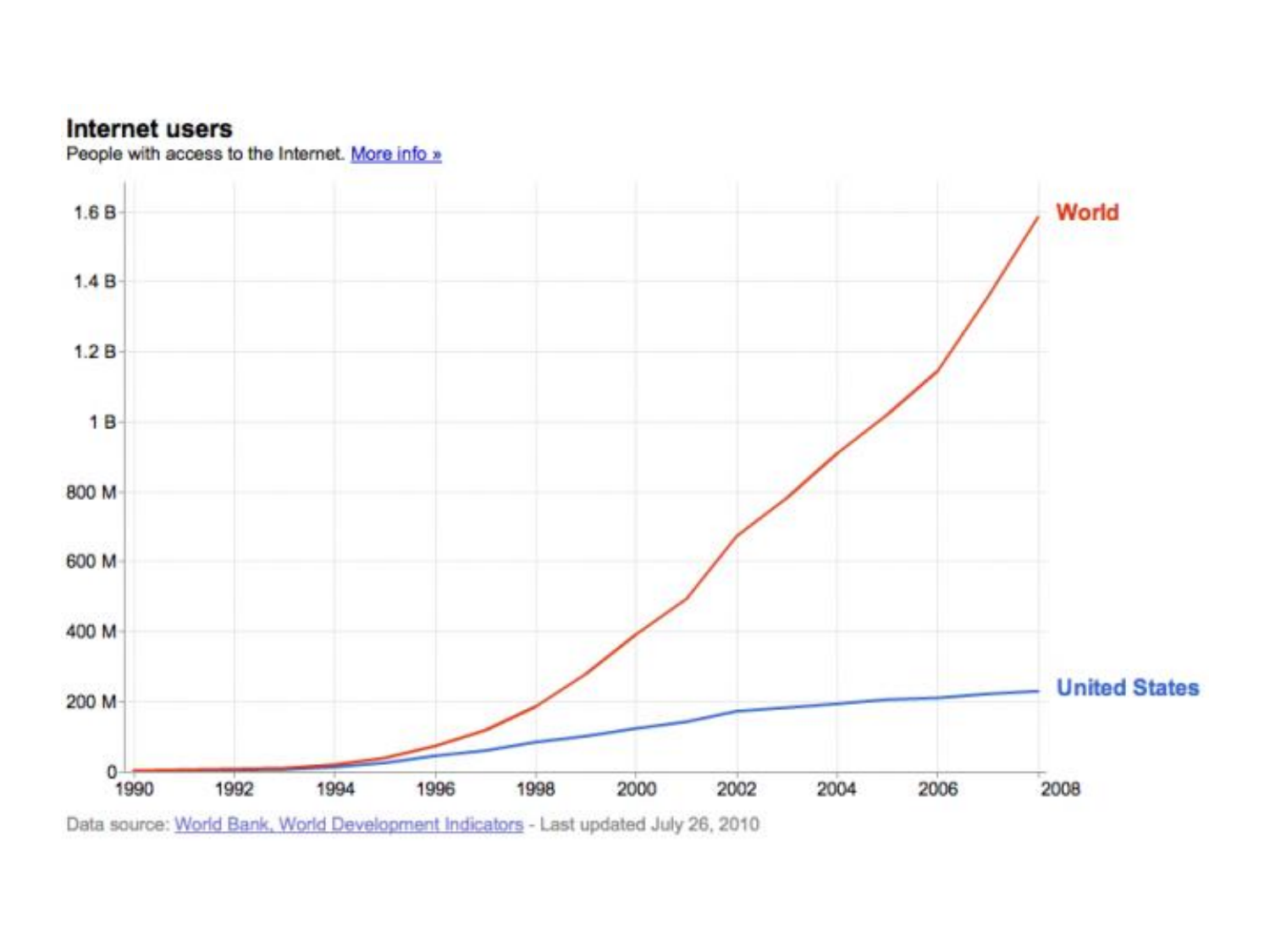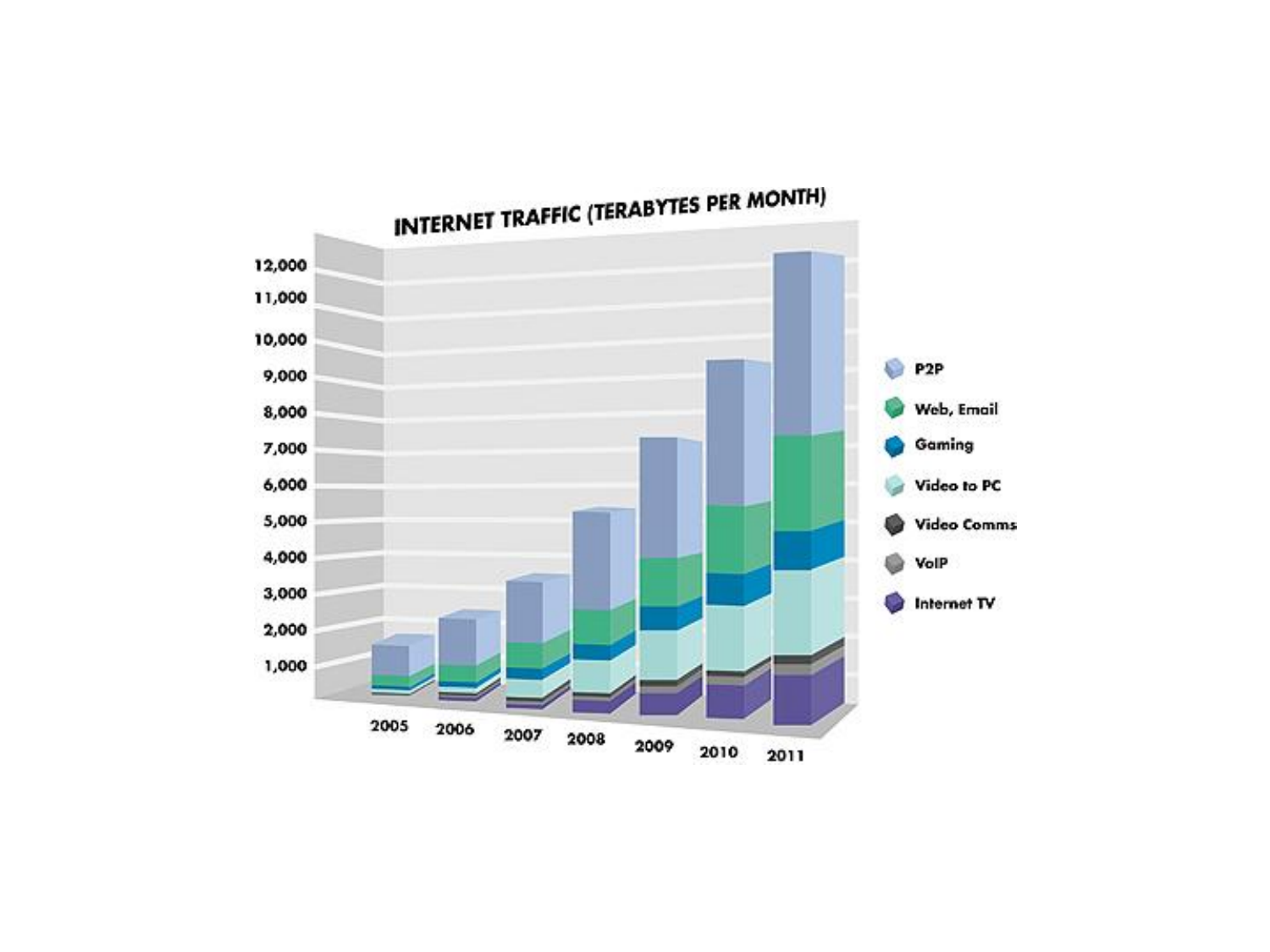#### Three example problems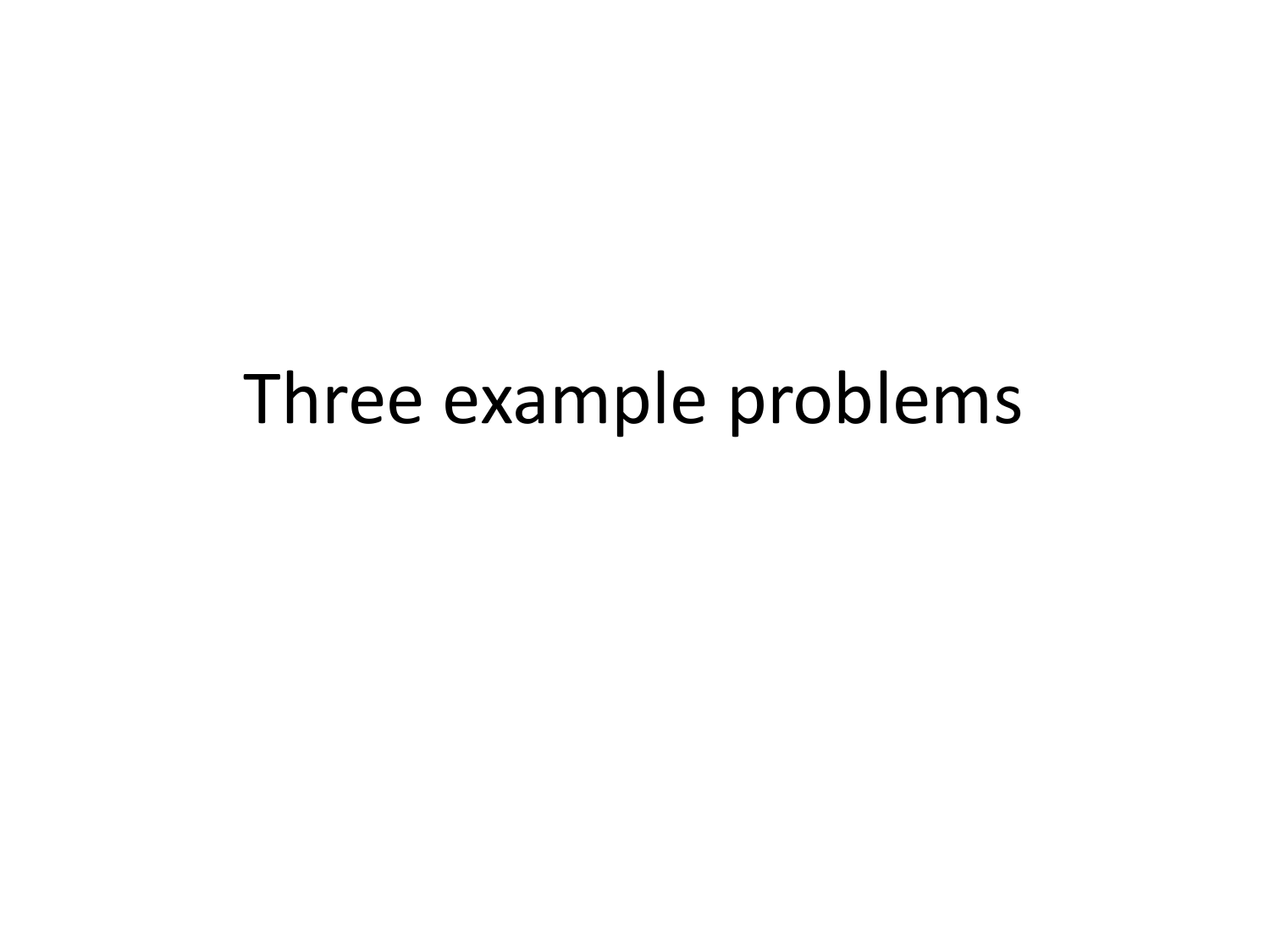#### #1: a subscription business

What's the key metric?

learnable.com – online learning for web designers and web developers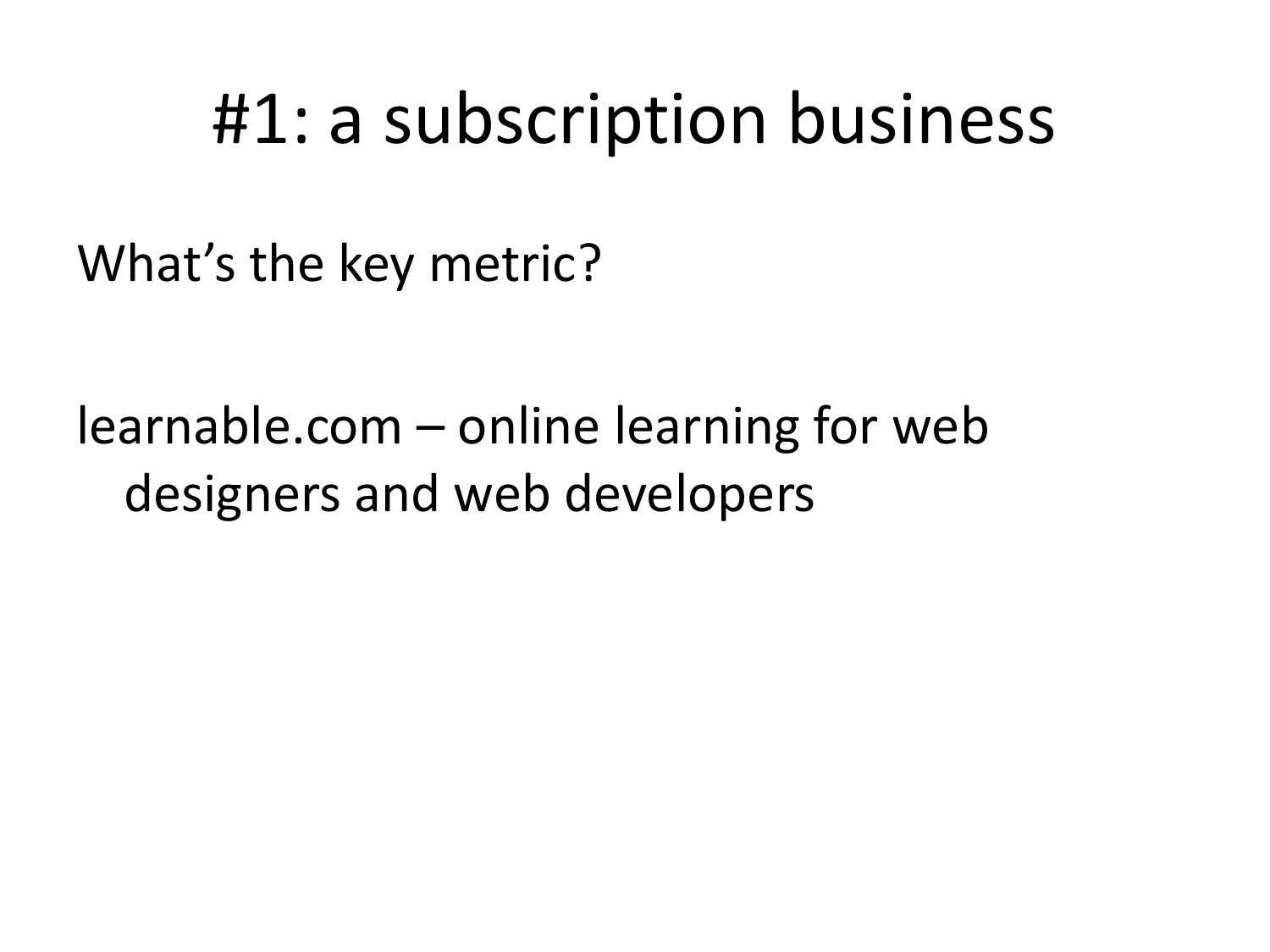## #2: a one side of a marketplace

A problem involving buyers…

flippa.com is the #1 place in the world to buy and sell web sites.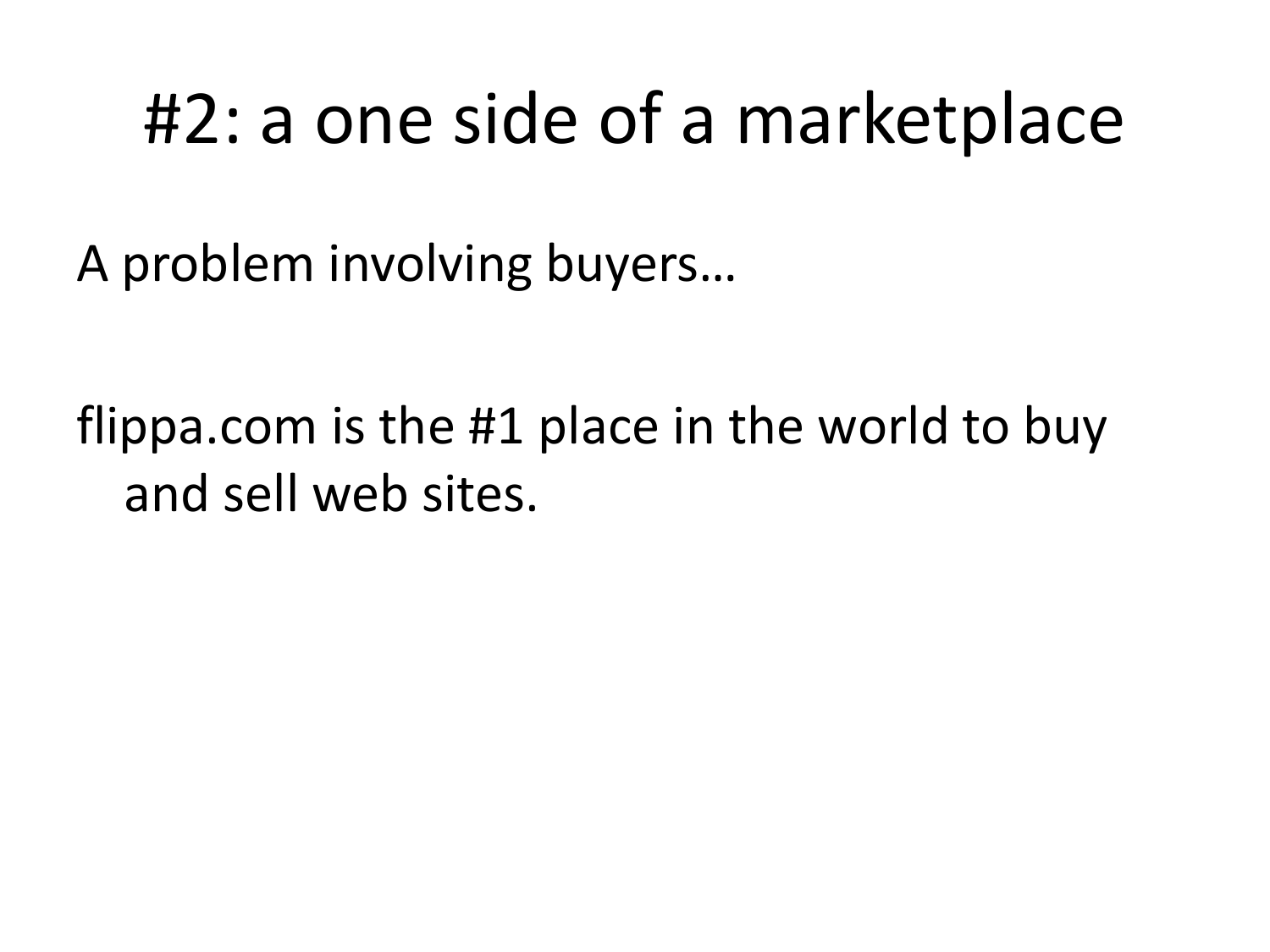# #3: the other side of a marketplace

A problem involving sellers…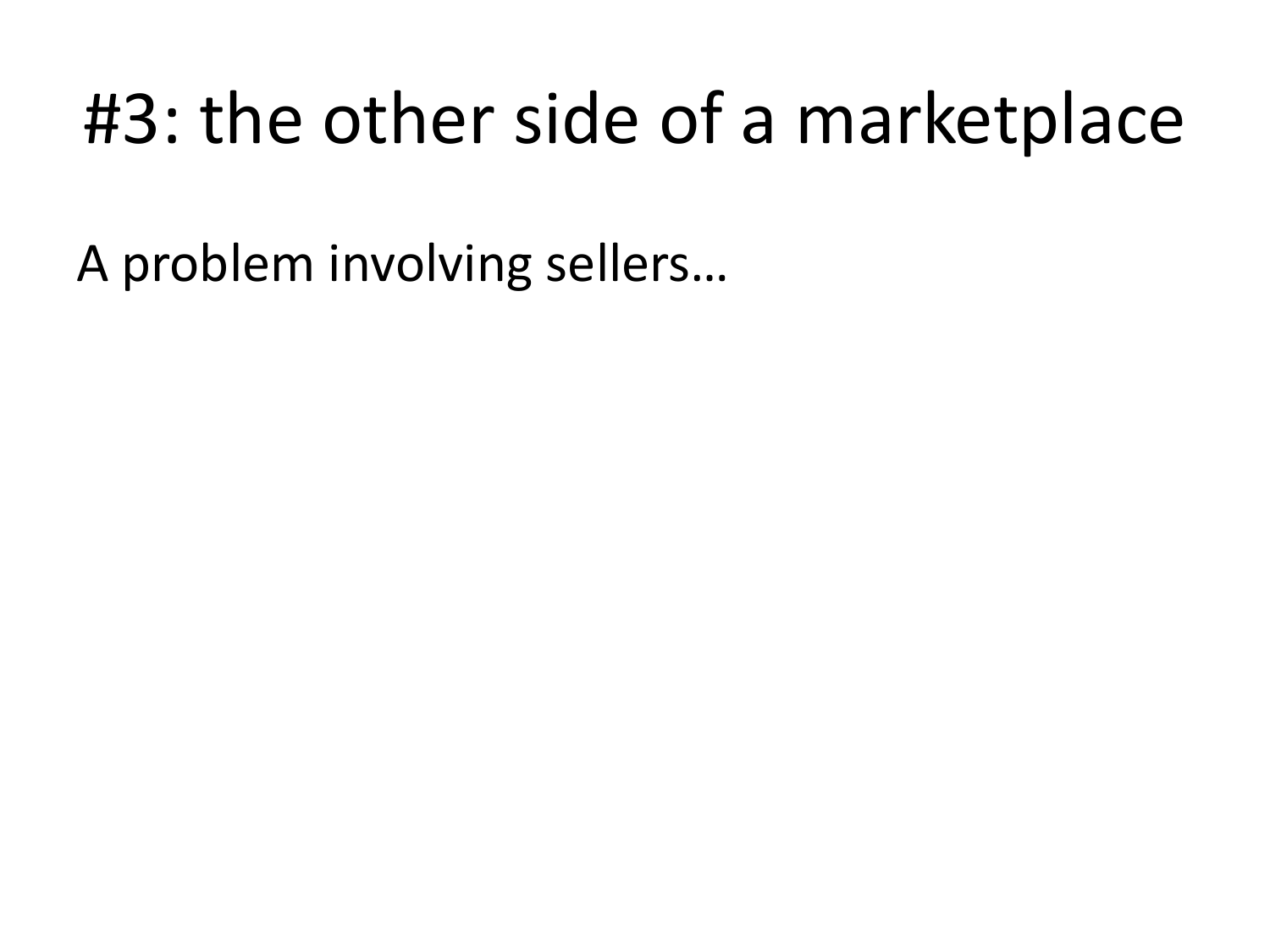## T-shaped people

(valuable at startups)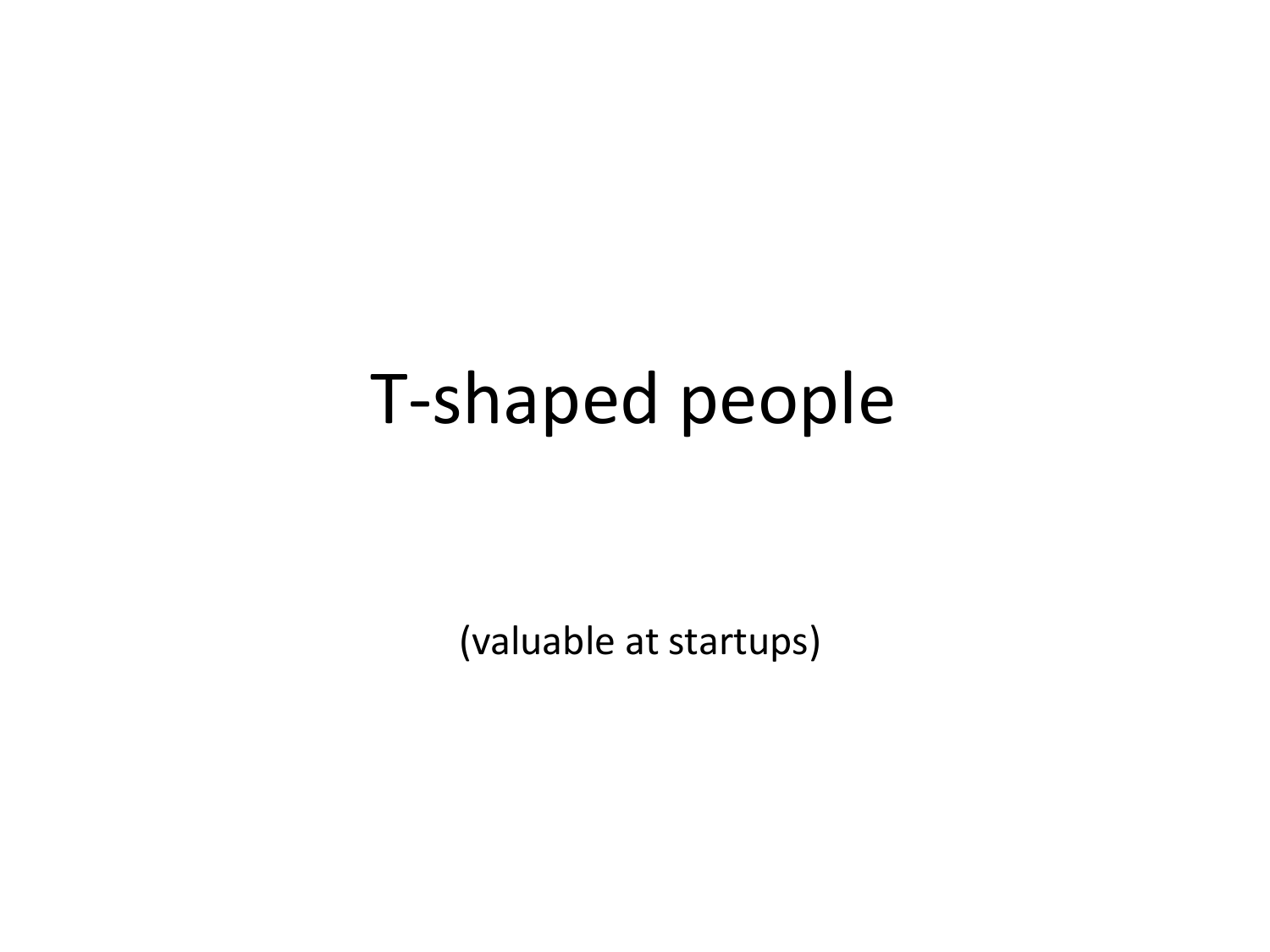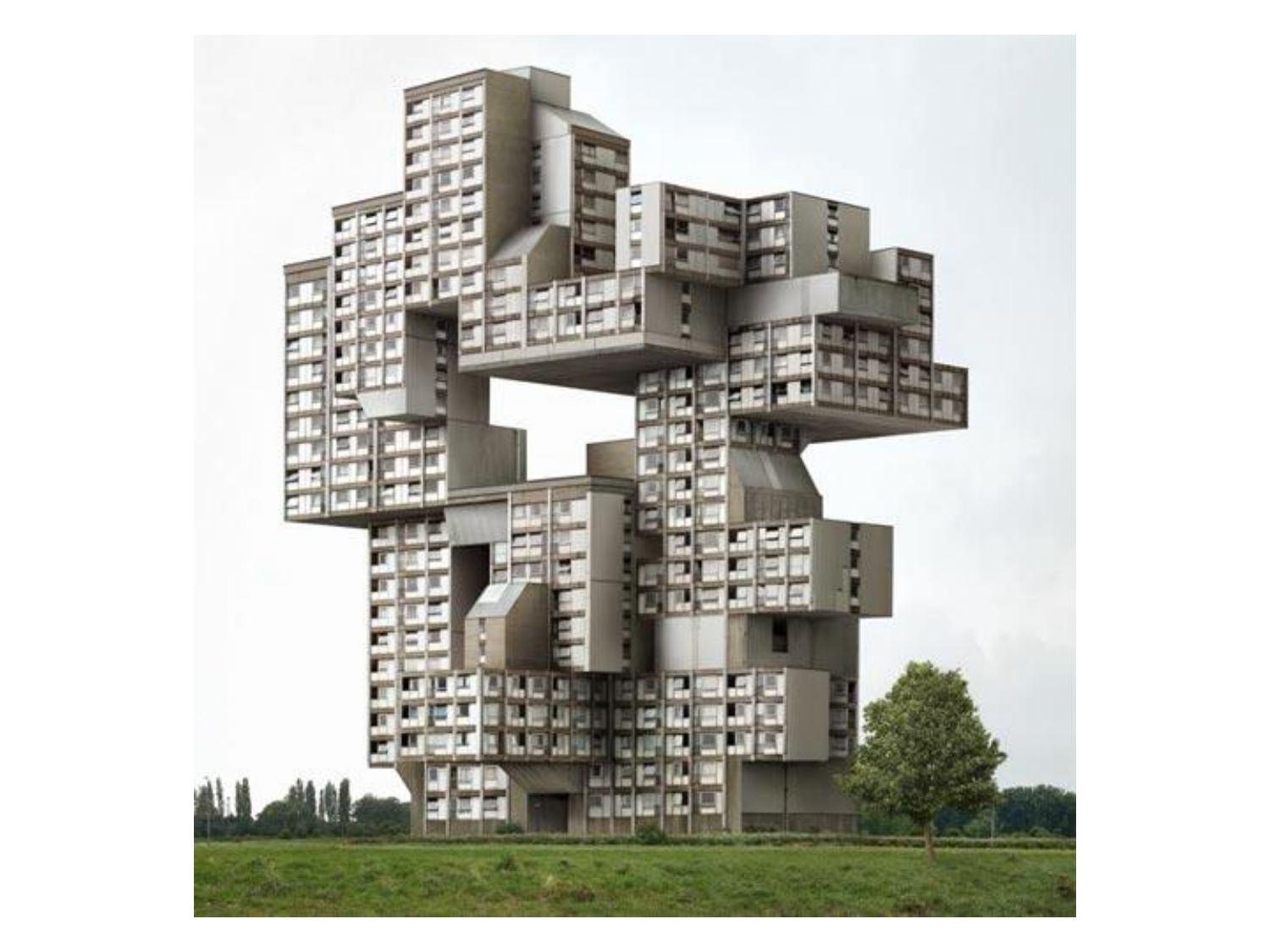#### Consider us

#### jobs at sitepointgroup dot com

But if not us then somewhere else that's growing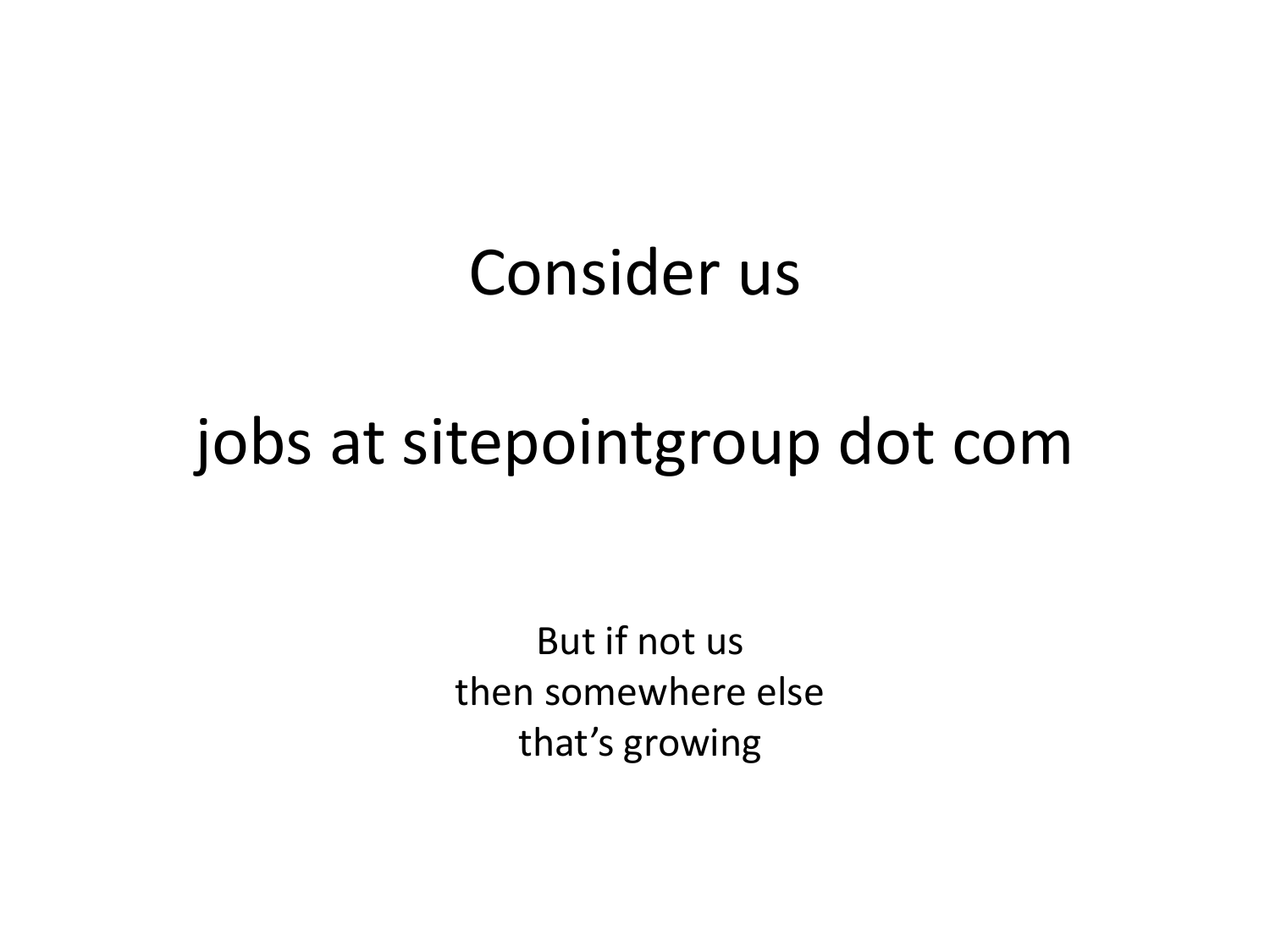

"I hate a 'yes man', don't you?"